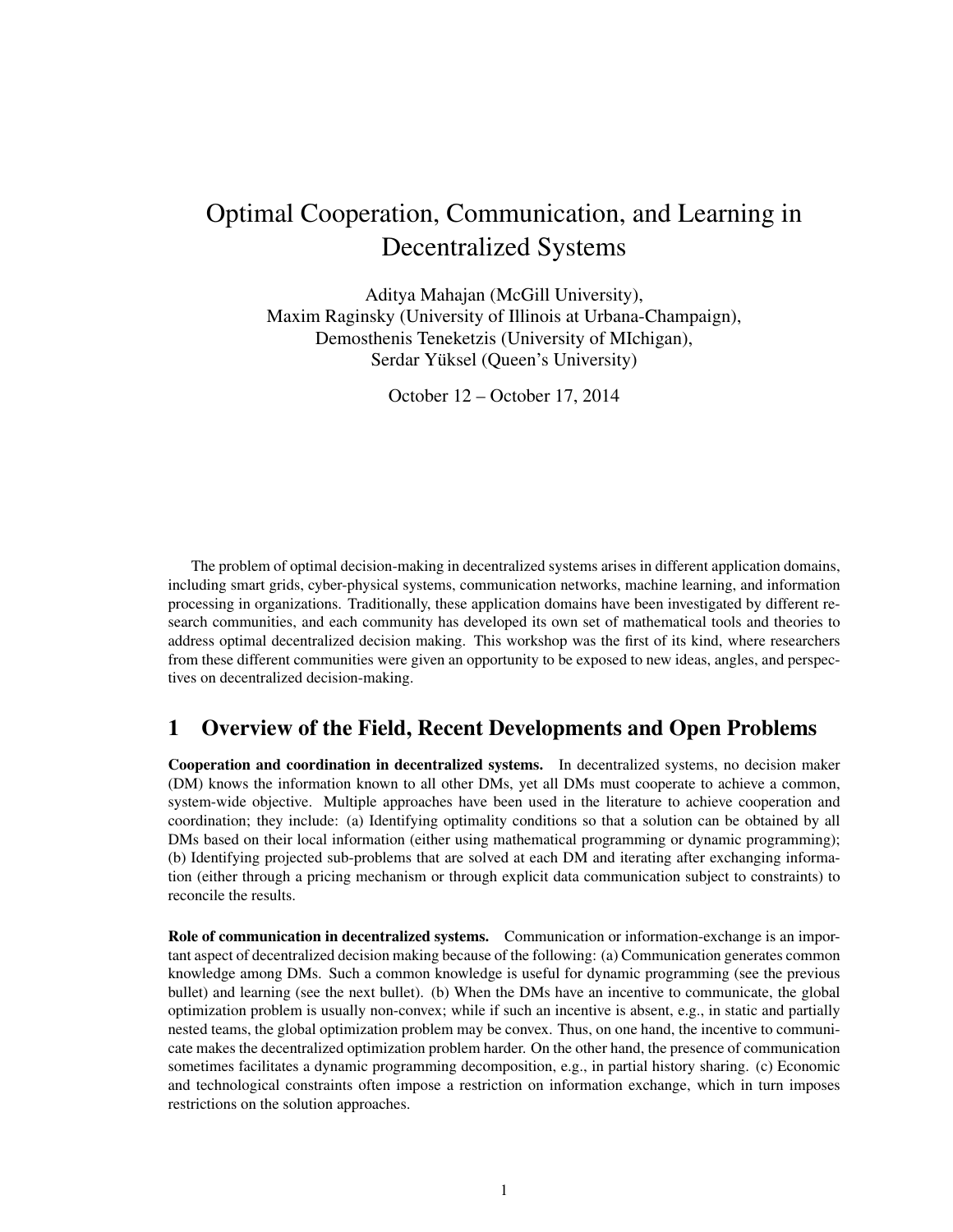Learning in decentralized systems. When the DMs communicate, they exchange information in order to reduce their uncertainty. This process of uncertainty reduction is generically referred to as learning. Existing research on learning in decentralized systems is along two complementary directions: (a) Bayesian learning (and its variants), which models the process by which the DMs form and refine their probabilistic beliefs about other DMs (including their knowledge, their strategies, etc.) and about the overall state of nature relevant to the problem at hand, assuming that all DMs conform to certain axioms of rational behavior; and (b) Non-Bayesian learning or learning by boundedly rational agents, which model the process of learning in repeated or sequential situations in the presence of various resource and complexity constraints. Bayesian learning describes the situation in which the DMs know the system model, so all the uncertainty arises due to the presence of other DMs, as well as due to local nature of communication; by contrast, bounded rationality deals with situations in which the system model is not completely known, so the DMs need to learn the model based on their local observations.

## 2 Presentation Highlights

Each day of the workshop featured several 40-minute technical talks, as well as several 50-minute overview talks. Most talks on each day were centered around one broad theme.

### 2.1 Day 1: Learning, stability, and games in multiagent Markovian environments

Overview talk – VIKRAM KRISHNAMURTY: *Social learning and active sensing.* Vikram opened up the workshop with an overview talk about structural results for partially observed Markov decision processes in multi-agent systems when individual agents perform *social learning*, i.e., they aggregate their private noisy signals about the global system state with the signals they receive from their neighbors in the network. He illustrated the key ideas using three specific examples: (1) constrained optimal social learning problem, where the onset of herding (i.e., agents exhibiting preference for nearly the same action) is delayed by agents sharing full information; (2) change detection when individual agents perform social learning; and (3) some recent (but incomplete) work by Vikram and collaborators on social networks where diffusion approximations are made resulting in a controlled Markovian system.

TARA JAVIDI: *Noisy Bayesian active learning.* Following the theme of learning in a Markovian environment, Tara discussed the problem of noisy Bayesian active learning, where we are given a class of functions and a sample space. An unknown function in this class assigns a label to any sample in the sample space, and the result of a label query on any sample is corrupted by independent stochastic noise. The goal is to identify the function that generates the labels with high reliability using as few label queries as possible, by selecting the queries adaptively in a strategic manner. Previous work on Bayesian active learning has revolved around a specific algorithm, the so-called Generalized Binary Search (and its variants for the noisy case), and provided upper bounds on the number of queries required by these sampling strategies. Tara first presented a converse result, characterizing the smallest number of queries that must be made by *any* adaptive algorithm as a function of the structure of the function class, the noise model, and the required reliability. The proof of this result relied on a blend of techniques from statistics, stochastic control theory, and information theory. She then revisited Generalized Binary Search and similar schemes in light of the converse result and showed that, in general, these schemes are suboptimal. She presented and analyzed an alternative strategy for sample collection based on DeGroot's notion of information utility: at each time step, this strategy queries the label of a sample which maximizes the so-called Extrinsic Jensen–Shannon divergence, which was recently introduced by Tara and her collaborators.

**Overview talk –** TAMER BAŞAR: *Stochastic dynamic games and intricacy of information structures.* In spite of decades-long past research activity on stochastic dynamic/differential games, there still remain some outstanding fundamental questions on the existence, uniqueness, and characterization of non-cooperative equilibria when players have access to noisy state information. Tamer's overview talk identified these questions, along with the underlying challenges, and addressed a number of them within specific contexts. One of the questions is related to the notion of certainty equivalence (CE), which is well-understood in single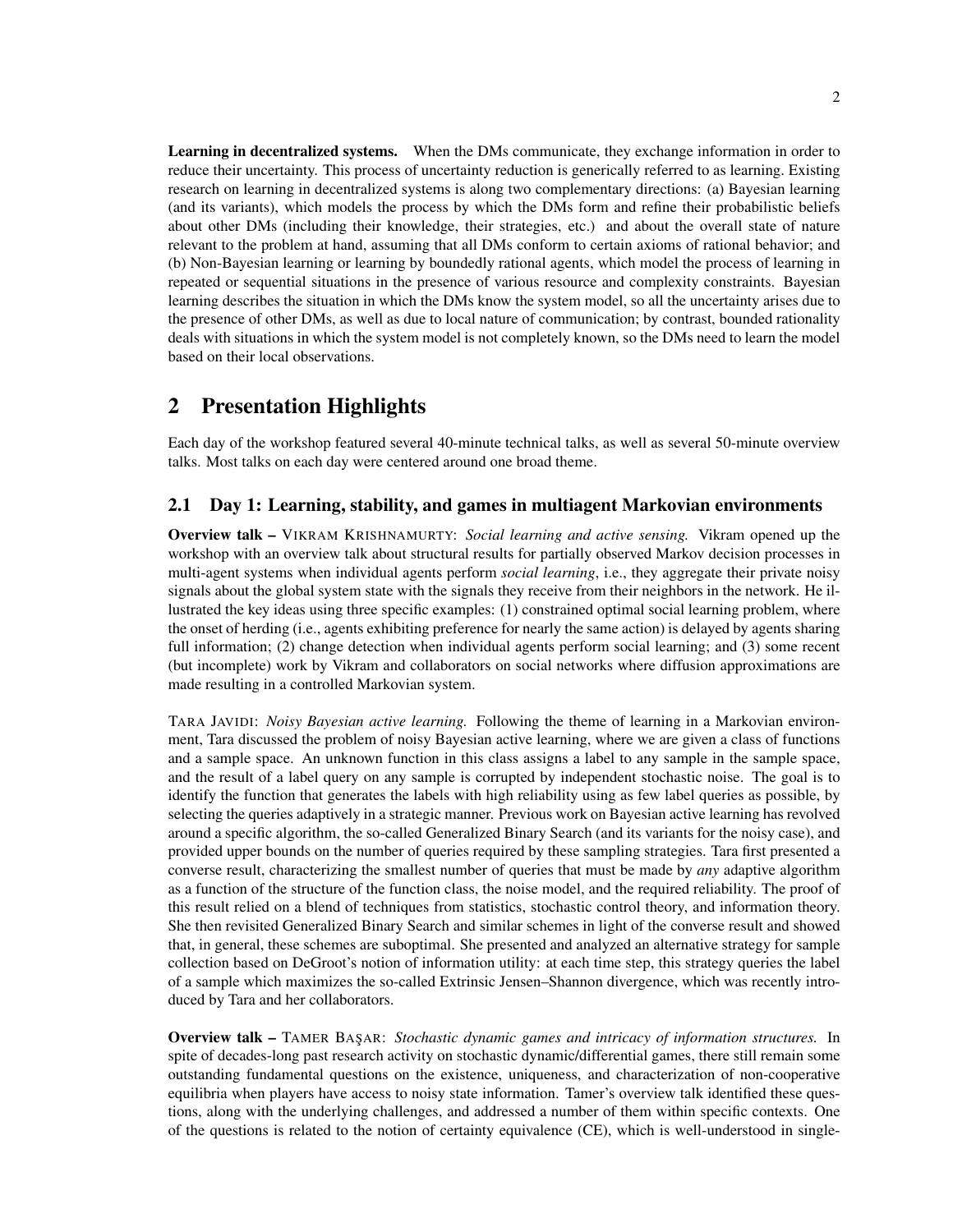player games (that is, stochastic control problems) but not in stochastic dynamic games, even if all players receive state information through a common (noisy) channel. Following a general overview of CE in stochastic control, Tamer discussed it in the context of two-player zero-sum stochastic differential/dynamic games (ZSSDGs) when the players have access to state information through a common noisy measurement channel — in both continuous time and discrete time. For the discrete-time case, the channel is also allowed to fail sporadically according to an independent Bernoulli process, leading to intermittent loss of measurements, and the players are allowed to observe past realizations of this process. Within this framework, Tamer presented a complete analysis of a parametrized two-stage stochastic dynamic game in terms of existence, uniqueness and characterization of saddle-point equilibria (SPE). Tamer then used the insight provided by the analysis of this game to obtain SPEs for three classes of differential/dynamic games: (i) linear-quadratic-Gaussian (LQG) zero-sum differential games with common noisy measurements, (ii) discrete-time LQG zero-sum dynamic games with common noisy measurements, and (iii) discrete-time LQG zero-sum dynamic games with intermittently missing perfect state measurements. In all of these cases, CE is a generalized notion, requiring two separate filters for the players, even though they have a common communication channel. There was a brief discussion of some extensions, such as (i) multi-player ZSSDGs, with teams playing against teams,

ALI BELABBAS: *Hurwitz graphs: algorithmic and probabilistic aspects.* Design of distributed control systems involves careful balancing of the complexity of the information structure against such desirable properties as stability, controllability, etc. Ali presented a mathematical formalization of this trade-off in the context of continuous-time distributed linear systems. The information structure (communication pattern between agents) in such a system is described by the locations of the nonzero entries in the system matrix. The question is: given the desired locations of the nonzero entries, does there exist at least one matrix that conforms to a desired information structure and is also *Hurwitz stable* (all of its eigenvalues have strictly negative real parts). This motivates the definition of a *Hurwitz space* as a vector space of square matrices that contains Hurwitz matrices. The talk focused on the design of Hurwitz vector spaces. After a brief overview of the main known results in the area, Ali presented new sufficient conditions guaranteeing that a vector space containing a Hurwitz subspace is itself Hurwitz. In the second part, he provided polynomial-time algorithms based on these sufficient conditions. He concluded the talk by discussing probabilistic aspects of Hurwitz spaces, where the locations of nonzero entries are chosen at random, and connected the emergence of Hurwitz property to monotone threshold phenomena in random graphs.

where agents in each team do not have identical information, and (ii) nonzero-sum stochastic differential games, with asymmetric information among the players. The overview talk was concluded with a discussion of the mean-field approximation and the simplifications it brings at both the conceptual and analytical levels.

MICHEL DE LARA: *Smart power systems, renewable energies and markets: the optimization challenge.* Michel's talk was focused on concepts, models, and mathematical and numerical methods allowing to formalize and to treat issues concerning sustainability and precaution in the management of natural resources and of the environment. Specifically, he discussed mathematical concepts, such as controlled dynamical systems in discrete time, equilibrium and stability, viability and invariance, intertemporal optimality, stochastic and robust control; specific analysis and design methods, such as linearization, maximum principle, and dynamic programming; and simulation tools and algorithms. Throughout the talk, he focused on examples related to the exploitation of renewable or exhaustible resources and to greenhouse gases mitigation and proposed a common framework of sequential decision-making in this context.

SEAN MEYN: *Randomized policies for mean field control with application to automated demand response.* Sean's talk continued with the same theme as Michel de Lara's talk. Renewable energy sources such as wind and solar power have a high degree of unpredictability and time-variation, which makes balancing demand and supply challenging. One possible way to address this challenge is to harness the inherent flexibility in demand of many types of loads. At the grid-level, ancillary services may be seen as actuators in a large disturbance rejection problem. Sean argued that a randomized control architecture for an individual load can be designed to meet a number of objectives: The need to protect consumer privacy, the value of simple control of the aggregate at the grid level, and the need to avoid synchronization of loads that can lead to detrimental spikes in demand. He described new design techniques for randomized control of such systems, following a three-step program: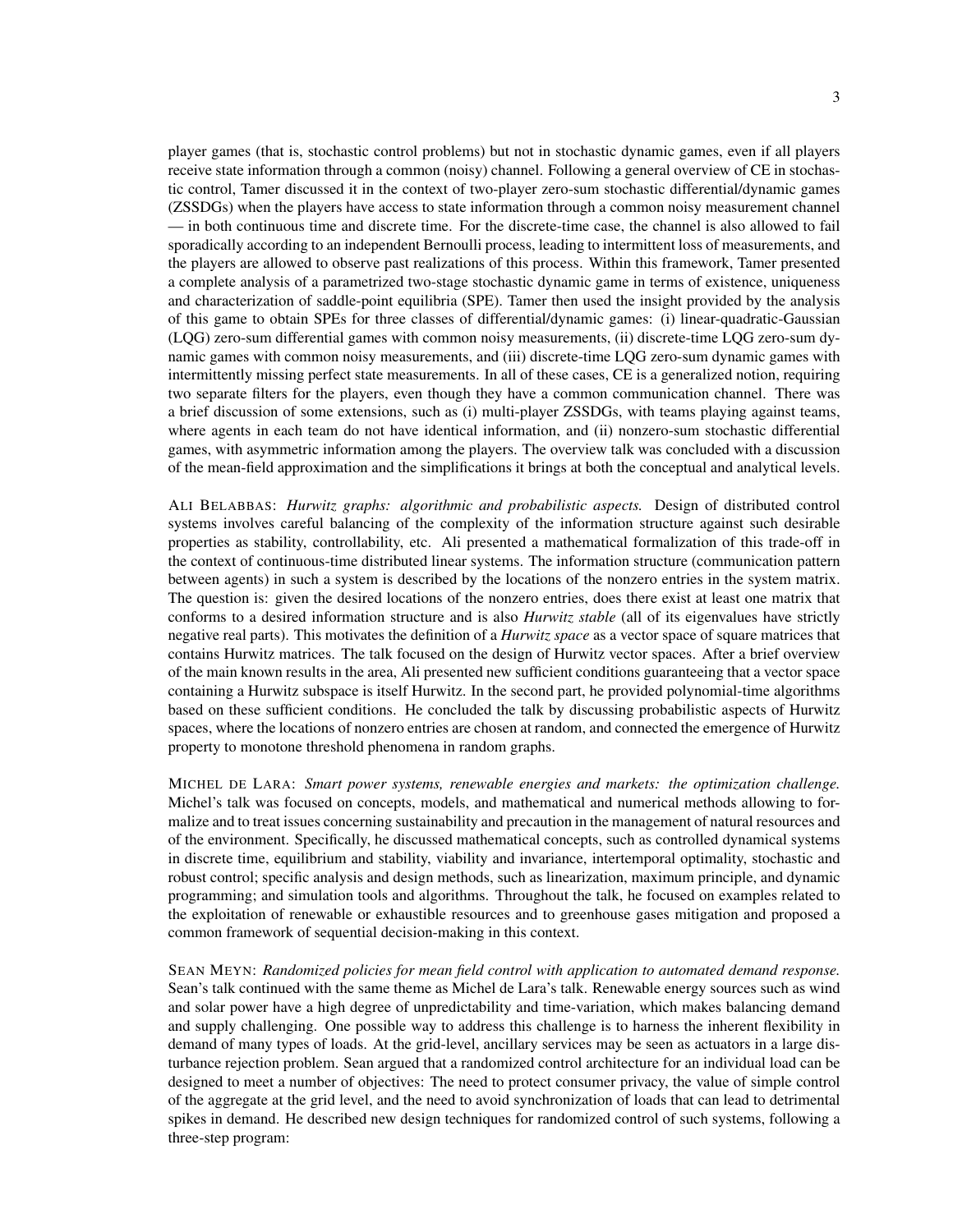- 1. A parameterized family of average-reward MDP models is introduced whose solution defines the local randomized policy. The balancing authority broadcasts a common real-time control signal to the loads; at each time, each load changes state based on its own current state and the value of the common control signal.
- 2. The mean field limit defines an aggregate model for grid-level control. Special structure of the Markov model leads to a simple linear time-invariant (LTI) approximation. The LTI model is passive when the nominal Markov model is reversible.
- 3. Additional local control is used to put strict bounds on individual quality of service of each load, without impacting the quality of grid-level ancillary service.

Examples of application include chillers, flexible manufacturing, and even residential pool pumps. Sean demonstrated, through simulation, how pool pumps in Florida can supply a substantial amount of the ancillary service needs of the Eastern U.S.

Overview talk – VENKAT ANANTHARAM: *The objective method as a tool in large systems.* The objective method, also called the method of local weak convergence, is a technique to describe the local experience of a typical agent in a large interacting system through the solution of a recursive equation. Unlike the popular mean field limit method, it allows one to retain the essence of the locality of the interaction instead of modeling it away. This tool has so far been largely developed by probabilists and mathematicians in their quest to understand long range interactions in models motivated by physics and computer science. This tool appears to be potentially also of great value for understanding the role of interactions in control,communications, and other system-theoretic applications. Venkat provided an introduction to this technique, with illustrative examples revolving around distributed resource allocation.

ROLAND MALHAME: *A class of interference induced games: Asymptotic Nash equilibria and parameterized cooperative solutions.* Roland's talk focused on a multi-agent systems with linear stochastic individual dynamics and individual linear quadratic ergodic cost functions. The individuals partially observe their own states. Their cost functions and initial statistics are a priori independent, but they are coupled through an interference term (the mean of all agents' states), entering each of their individual measurement equations. While in general for a finite number of agents, the resulting optimal control law may be a non-linear function of the available observations, Roland showed that, for certain classes of costs and dynamic parameters, optimal separated control laws obtained by ignoring the interference coupling are asymptotically optimal when the number of agents goes to infinity, More generally though, optimal separated control laws may not be asymptotically optimal, and can in fact result in unstable overall behavior. Roland described a way of mitigating this via a class of parameterized decentralized control laws whereby the separated Kalman gain is treated as the arbitrary gain of a Luenberger-like observer. He characterized system stability regions and the nature of optimal cooperative control policies within the considered class, and presented some results of numerical simulations.

BILL SANDHOLM: *Large deviations and stochastic stability in the small noise double limit.* Bill Sandholm's talk was also on the subject of multi-agent games, but from the viewpoint of evolutionary dynamics. He described a model of stochastic evolution under general noisy best-response protocols, allowing the probabilities of suboptimal choices to depend on their payoff consequences. The focus of his talk was on behavior in the small-noise double limit: we first take the noise level in agents' decisions to zero, and then take the population size to infinity. He showed that, in this double limit, escape from (and transitions between) equilibria can be described in terms of solutions to certain continuous optimal control problems. These were used in turn to characterize the asymptotics of the stationary distribution, and thus to determine the stochastically stable states. He then presented a class of examples, where the control problems can be solved explicitly – three-strategy coordination games that satisfy the marginal bandwagon property and that have an interior equilibrium, and choices governed by the logit rule. He gave evidence for the conjecture that this should remain true for other classes of games and other choice rules.

PRAKASH NARAYAN: *Interactive multiterminal communication.* Shifting gears a bit, Prakash presented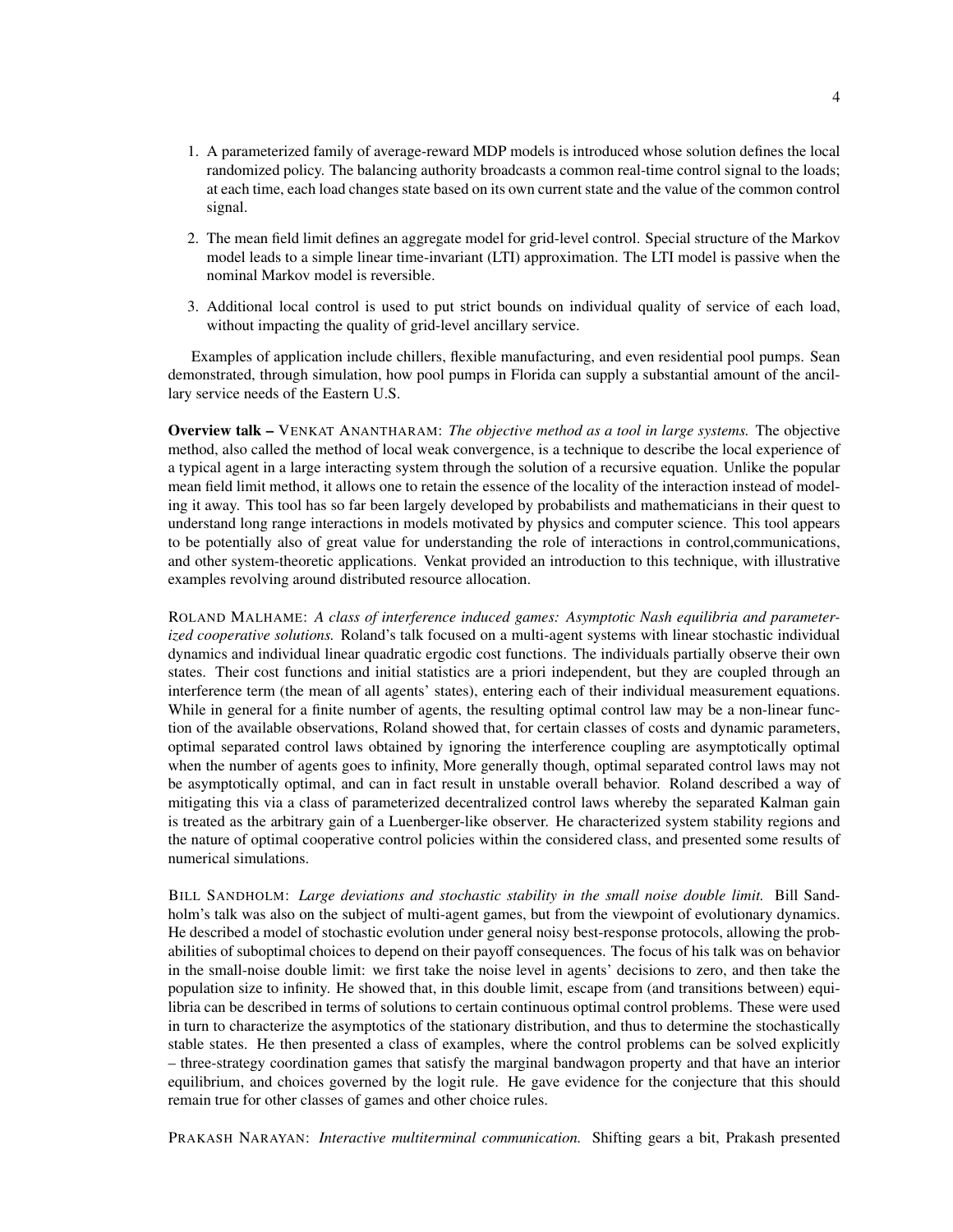an information-theoretic perspective on communication in multi-agent systems. Information-theoretic models for multiuser source and channel coding usually take the communication between multiple terminals to be "simple," i.e., noninteractive. On the other hand, studies of multiparty function computation, especially in computer science, emphasize the useful role of interactive communication. Prakash described basic structural properties of interactive communication and presented "Single-shot" bounds for the amount of common randomness, i.e., shared information, that can be generated among the terminals using such communication.

## 2.2 Day 2: Decentralized systems with partial observations, sequential decompositions, and sufficient statistics.

The first three talks, starting with an overview talk by Shlomo Zilberstein and followed by Matthijs Spaan and Frans Oliehoek, focused on decentralized partially observable Markov decision processes (DEC-POMDPs) from a computer science and artificial intelligence (AI) perspective.

Overview talk – SHLOMO ZILBERSTEIN: *Cooperative multi-agent planning in partially observable uncertain worlds.* Coordinating the operation of a group of decision makers or agents in stochastic environments is a long-standing challenge in AI. Decision theory offers a normative framework for optimizing decisions under uncertainty, but due to computational complexity barriers, developing decision-theoretic planning algorithms for multiagent systems has been a serious challenge. Shlomo described a range of recently developed formal models and algorithms to tackle this problem, largely based on extensions of MDPs and POMDPs. Exact algorithms shed light on the structure and complexity of the problem and offer valuable building blocks for approximation methods. He described a number of effective approximation techniques that use bounded memory, sampling, and randomization. These methods can produce high-quality results in a variety of application domains such as mobile robot coordination and sensor network management. He also examined the performance of these algorithms and describe current research efforts to further improve their applicability and scalability.

MATTHIJS SPAAN: *Multi-agent planning under uncertainty with communication.* Next, Matthijs presented decision-theoretic approaches to multiagent planning under uncertainty, formalized as extensions of the POMDP model. In cooperative settings, communication between agents has the potential to significantly improve team performance. For instance, a higher degree of coordination can often be obtained by sharing local information. A common objective, however, is to minimize the level of communication required for satisfying performance. Matthijs discussed different models of communication that have been explored and paired them with appropriate solution techniques. A particular focus was on multi-robot planning problems, in which quality restrictions on the communication network need to be taken into account.

FRANS OLIEHOEK: *Exploiting structured representation in multi-agent sequential decision making.* While the framework of DEC-POMDPs gives a principled formalization of multi-agent decision-making problems, computing optimal plans for them is computationally intractable (NEXP-complete). In order to try and scaledecision making to larger problems involving more agents, researchers have tried to exploit different forms of structure which may be present across many mult-iagent applications. Frans surveyed two types of approaches to exploiting structure in mult-iagent decision problems. The first type was based on methods from (distributed) constraint optimization. Essentially, these methods try to exploit conditional independence between agents. The second type was based on the insight that, even in the case of two agents that directly influence each other, not all details of the policies may be relevant for the coordination process. That is, rather than coordinating at the level of (joint) policies, it may be possible to coordinate at the more abstract level of (joint) influences of such policies.

Overview talk – MIHAILO JOVANOVIC: *Sparsity-promoting optimal control of distributed systems.* Mihailo's talk, delivered from the perspective of a control theorist, was about the design of feedback gains that achieve a desirable tradeoff between quadratic performance of distributed systems and controller sparsity. (Similar ideas were explored by Ali Belabbas during Day 1.) He first identified sparsity patterns of the feedback gains by incorporating sparsity-promoting penalty functions into the optimal control problem, where the added terms penalize the number of communication links in the distributed controller. He then showed how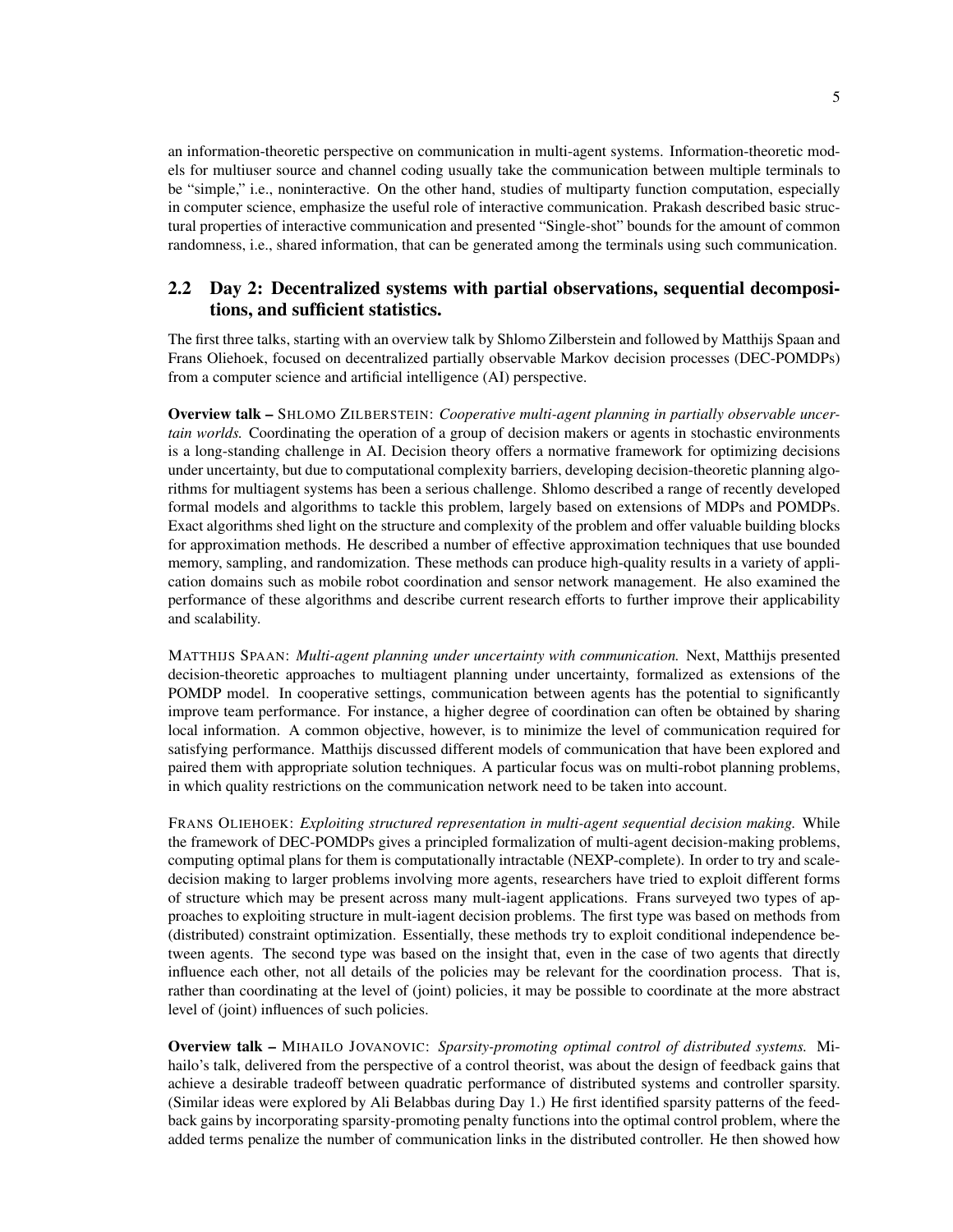to optimize feedback gains subject to structural constraints determined by the identified sparsity patterns. In the first step, the sparsity structure of feedback gains is identified using the alternating direction method of multipliers, an algorithm well-suited to large optimization problems. This method alternates between promoting the sparsity of the controller and optimizing the closed-loop performance, which allows us to exploit the structure of the corresponding objective functions. Even though the standard quadratic performance index is in general a nonconvex function of the feedback gain, we identify several classes of convex problems. In this case, the corresponding synthesis problem can be formulated as a semidefinite program for which we develop efficient customized solvers. Several examples were provided to demonstrate the effectiveness of the developed approach.

WING S. WONG: *Systems for open interaction.* For the majority of distributed multi-agent systems reported in the literature the system objective is uniquely defined. However, there are many real-life examples in which the system objective could depend on the choices selected by the agents that are unknown to each other. Wing's talk designated these as systems for open interaction. Control design of such systems does not follow the classic paradigm, and is intimately tied with communication issues. Wing reported results on optimal control design for some concrete systems and used them to illustrate a number of fundamental issues of interest for cooperative decentralized systems.

RAHUL JAIN: *The art of sequential optimization via simulations.* Sequential optimization is a common thread that emerges in the context of decentralized decision-making. Rahul presented a natural framework for simulation-based optimization and control of MDPs. The idea is very simple: Replace the Bellman operator that appears in the dynamic programming recursion by its 'empirical' variant wherein the expectation is replaced by a sample average approximation. This leads to a *random* Bellman operator. Rahul introduced several notions of probabilistic fixed points of such random operators, and showed their asymptotic equivalence. He then established convergence of empirical Value and Policy Iteration algorithms by a stochastic dominance argument. The mathematical technique introduced by Rahul is useful for analyzing other iterated random operators (and not just the empirical Bellman operator), and may also be useful in random matrix theory. The idea can be generalized to asynchronous dynamic programming, and is also useful for computing equilibria of zero-sum stochastic games. Preliminary numerical results showed better convergence rate and runtime performance than stochastic approximation/reinforcement learning, or any other commonly used schemes.

ADITYA MAHAJAN: *The common information approach to decentralized stochastic control.* Many modern technological systems, such as cyber-physical systems, communication, transportation and social networks, smart grids, sensing and surveillance systems are informationally decentralized. A key feature of informationally decentralized systems is that decisions are made by multiple decision makers that have access to different information. This feature violates the fundamental assumption upon which centralized stochastic control theory is based, namely, that all decisions are made by a centralized decision maker who has access to all the information and perfectly recalls all past observations and decisions/actions. Consequently, techniques from centralized stochastic control cannot be directly applied to decentralized stochastic control problem primarily for the following reason. In centralized stochastic control, the controllers belief on the current state of the system is a *sufficient statistic* for decision making. A similar sufficient statistic does not work for decentralized stochastic control because controllers have different information and hence their beliefs on the state of the system are not consistent. Nevertheless, two general approaches that use ideas from centralized stochastic control theory have been used for the solution of decentralized control problems: (i) the person-by-person approach; and (ii) the designers approach. Aditya gave a detailed discussion of the features and merits of these approaches, as well as some illustrative examples, such as control problems with delay-sharing, control-sharing, and mean-field information sharing.

SANJAY LALL: *Sufficient statistics for multi-agent decisions.* Continuing in the same vein, Sanjay described a notion of sufficient statistics for decision, estimation or control problems involving multiple players. As in the classical single-player setting, sufficient statistics contain all of the information necessary for the players to make optimal decisions. In the multi-agent setting, he showed how to construct such sufficient statistics via a convex relaxation of the feasible set of the corresponding decision problem. He proved that that these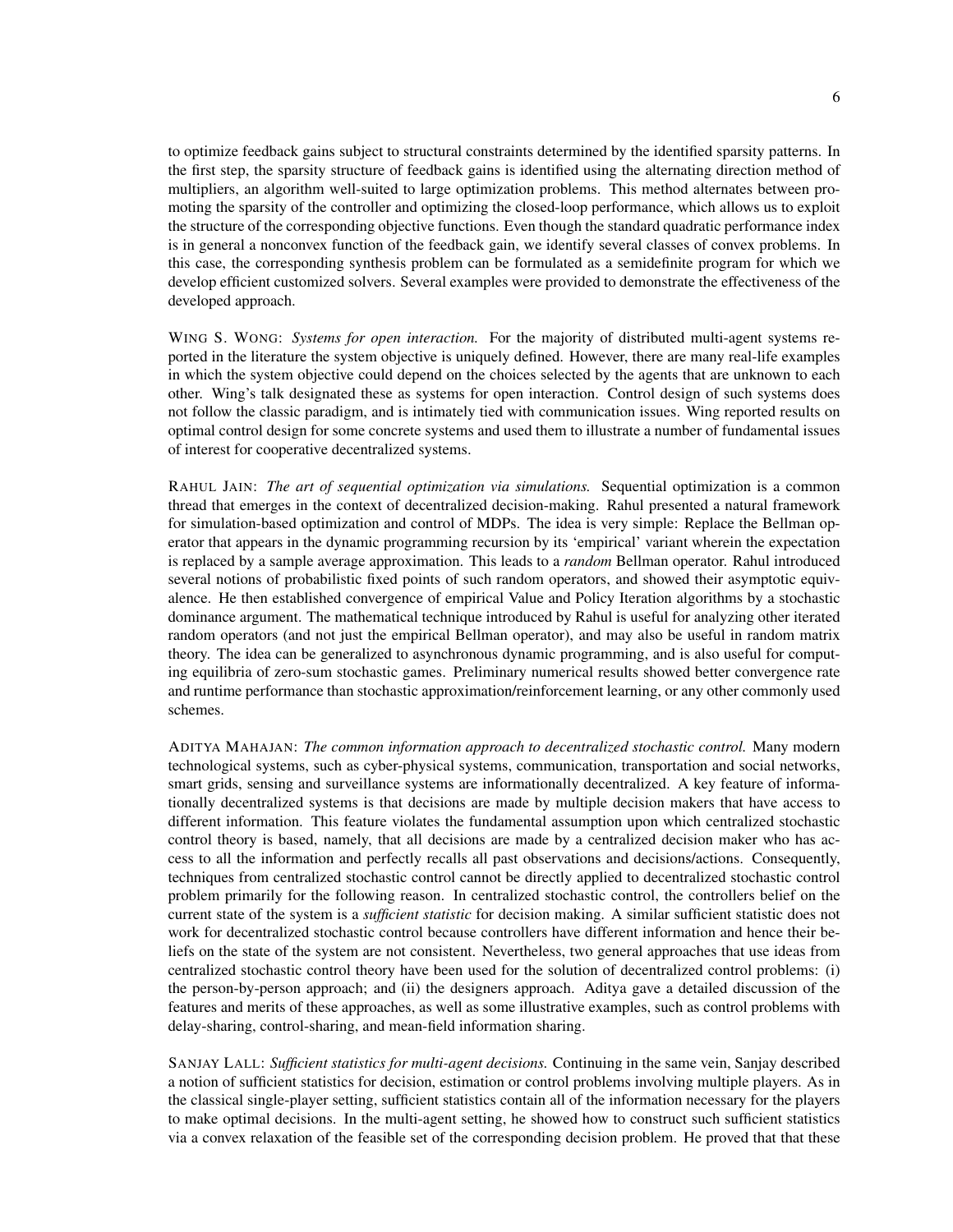statistics may be updated recursively, and may be constructed by appropriately composing the corresponding single-player statistics. He also presented algorithms for this construction when the information pattern is defined by an appropriate graph.

NUNO MARTINS: *Distributed estimation over shared networks: optimal event-based policies.* Nuno focused on the design of distributed estimation systems that are composed of multiple non-collocated components. A shared network is used to disseminate information among the components. He discussed recent results that characterize the structure of certain optimal policies for the case in which the number of components exceeds the maximal number of simultaneous transmissions that the network can accept. In order to obtain a tractable framework for which design principles can be characterized analytically, he consider at most two estimators that rely on information sent to them by two sensors that access dissimilar measurements. He showed the optimality of certain threshold-based policies, established a connection with a problem of optimal quantization for which the distortion is non-uniform across representation symbols, presented numerical approaches, discussed interpretations of the results, and listed related open issues.

BAHMAN GHARESIFARD: *On the convergence of strategic interaction dynamics on networks.* Bahman presented a proof of the following result: piecewise-linear best-response dynamical systems with strategic interactions are asymptotically convergent to their set of equilibria on any weighted undirected graph. He discussed various features of these dynamical systems, including the uniqueness and abundance properties of the set of equilibria and the emergence of unstable equilibria. He also introduced the novel notions of *social equivalence* and *social dominance* for such dynamics on directed graphs, and demonstrated some of their interesting implications, including their correspondence to consensus and chromatic number of partite graphs.

### 2.3 Day 3: Information and learning in multi-agent cooperation and competition.

Overview talk – JASON MARDEN: *The role of information in multi-agent coordination.* The goal in networked control of multi-agent systems is to induce desirable collective behavior through the design of local control algorithms. The information available to the individual agents, either attained through communication or sensing, invariably defines the space of admissible control laws. Hence, informational restrictions impose constraints on achievable performance guarantees. Jason talked about one such constraint with regards to the efficiency of the resulting stable solutions for a class of networked resource allocation problems with submodular objective functions. When the agents have full information regarding the mission space, the efficiency of the resulting stable solutions is guaranteed to be within 50% of optimal. However, when the agents have only localized information about the mission space, which is a common feature of many well-studied control designs, the efficiency of the resulting stable solutions can be  $1/n$  of optimal, where n is the number of agents. Consequently, in general such schemes cannot guarantee that systems consisting of  $n$  agents can perform any better than a system consisting of a single agent for identical environmental conditions. Jason presented an algorithm that overcomes this limitation by allowing the agents to communicate minimally with neighboring agents.

GÜRDAL ARSLAN: *Learning algorithms for stochastic dynamic games*. Gürdal first provided an overview of the literature on learning in static and dynamic games and made the point that there do not exist decentralized learning algorithms for dynamic games which are uncoupled (that is, which do not require the decision maker's to share any information) which converge to equilibria. Generalizing the notion of *weakly acyclic games* for static games to dynamic games, he introduced a decentralized Q-learning algorithm which is guaranteed, first probabilistically and then (through annealing) almost surely, to equilibria. Such games include dynamic team problems and potential games.

DAVID LESLIE: *Two-timescales game-theoretical learning with continuous action spaces.* Much work on learning in games has focused on the discrete-action case. However, in the contexts of both economics and control applications, the action set is frequently continuous (such as the price of a good, the position, or power level of a component of the system). David talked about a framework for learning in games with continuous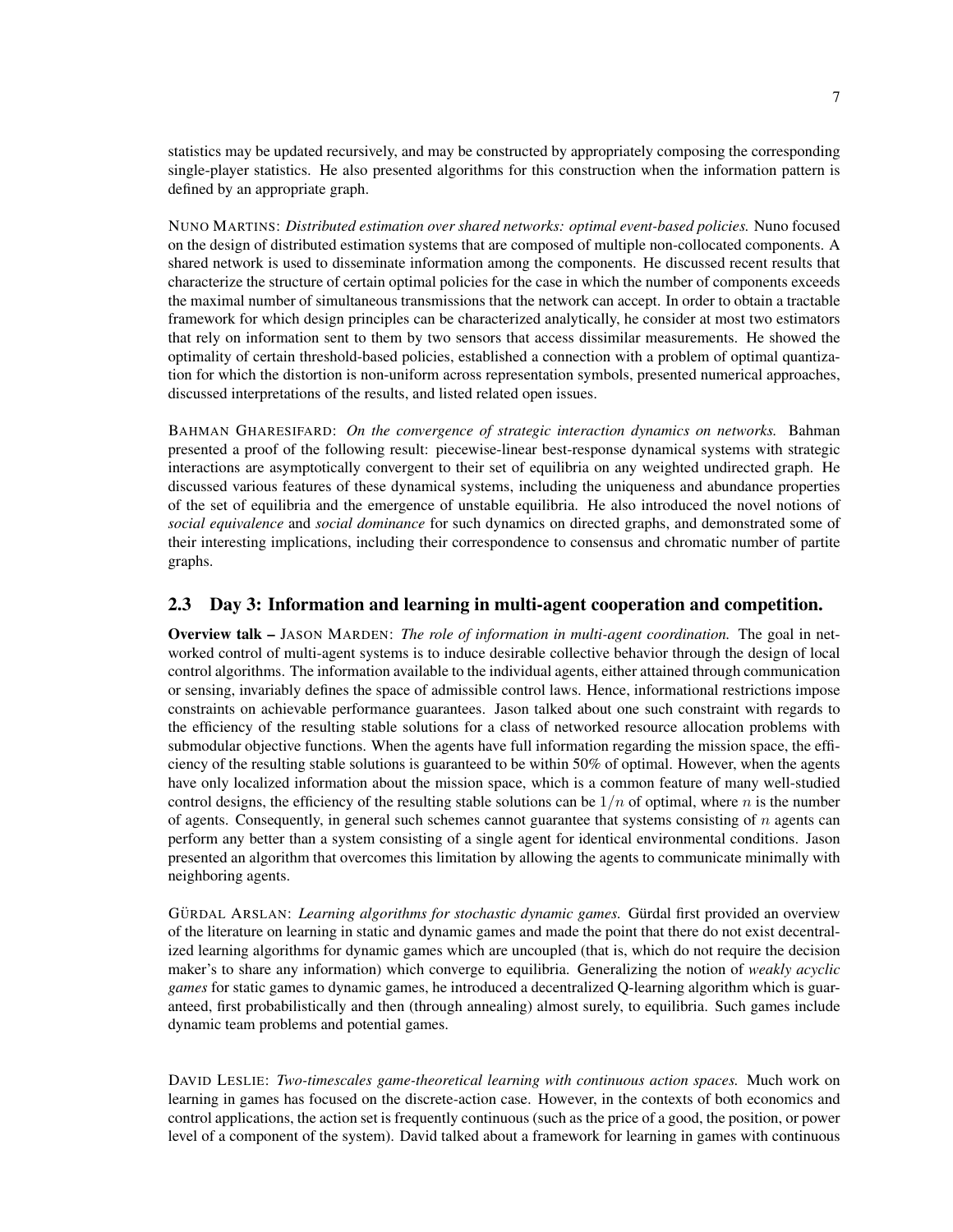actions sets, and introduced the necessary stochastic approximation theory with which such processes can be analyzed. He then demonstrated how this theory can be extended to a two-timescales system, in which the values of actions can be estimated, and strategies adapted, without any player actually observing the actions or rewards of any other. This results in a system where 'individual action learners' can converge successfully to approximate Nash equilibria, in zero-sum games and potential games.

JOHANNES HÖRNER: *Dynamic Bayesian games*. Johannes focused on characterizing an equilibrium payoff subset for Markovian games with private information as in the limit of vanishing discount factor. Monitoring is imperfect, transitions may depend on actions, types may be correlated and values may be interdependent. The focus was on equilibria in which players report truthfully. This characterization generalizes that for repeated games, reducing the analysis to static Bayesian games with transfers. With correlated types, results from mechanism design apply, yielding a folk theorem (or general feasibility theorem). With independent private values, the restriction to truthful equilibria is without loss, except for the punishment level; if players withhold their information during punishment-like phases, a "folk theorem" obtains also.)

BEHROUZ TOURI: *TS graph approach to evolutionary stability.* Behrouz revisited the theory of evolutionary stability for population games in finite populations. He provided two illustrative examples showing that (i) games with no evolutionarily stable strategy can admit a cloud of dominating set of strategies emerging from the selection-mutation process, and (ii) there are games with a unique evolutionarily stable strategy which, interestingly, becomes extinct in the selection-mutation dynamics. He generalized the conventional theory of evolutionary stability and showed how a cloud of strategies can emerge in the selection-mutation dynamics. The key object in our development is the Transitive Stability (TS) graph of the population dynamics. Behrouz demonstrated that all the strategies, except those of the extreme vertices of the associated TS-graph, become extinct in the mutation-selection process.

ALEX OLSHEVSKY: *Linear-time consensus.* Alex described a protocol for the average consensus problem on any fixed undirected graph whose convergence time scales linearly in the total number nodes  $n$ . The protocol is completely distributed, with the exception of requiring each node to know an upper bound on the total number of nodes which is correct within a constant multiplicative factor. He discussed applications of this protocol to questions in decentralized optimization and multi-agent control connected to the consensus problem. In particular, we develop a distributed protocol for minimizing an average of (possibly nondifferentiable) convex functions. Under the same assumption as above, and additionally assuming that the subgradients of each term in the average have norms upper-bounded by some constant  $L$  known to the nodes, after T iterations our protocol has error which is  $O(L\sqrt{n/T})$ .

SHREYAS SUNDARAM: *Spectral and structural properties of random graphs with applications to consensus dynamics on networks.* Shreyas' talk focused on some recent results on spectral and structural properties of large-scale random graphs that play a role in certain classes of coordination and consensus dynamics on networks. He started with a commonly studied class of Laplacian dynamics where the asymptotic rate of convergence is given by the second smallest eigenvalue (also known as the algebraic connectivity) of the graph Laplacian matrix. We provide a characterization of the algebraic connectivity of certain random graphs,including some results pertaining to interdependent networks that highlight the relative importance of edges between and within communities in the network. We then consider a variant of Laplacian dynamics where one or more nodes in the network keep their state fixed at certain values – such scenarios occur in the case of diffusion dynamics with stubborn agents.The rate of convergence in such settings is given by the smallest eigenvalue of the grounded Laplacian matrix of the network; we give explicit characterizations of this eigenvalue for various random graphs. Finally, we study a class of dynamics where each node in the network ignores the most extreme values in its neighborhood before averaging the rest, and propose a topological property known as "robustness" to characterize networks where such dynamics will lead to consensus. We show that this notion of robustness is much stronger than classical metrics such as connectivity, but that these properties coincide in certain random graph models (Erdős-Renyi, 1-D geometric, and preferential attachment graphs).

MAXIM RAGINSKY: *Online discrete optimization in social networks with inertia.* Recently, there has been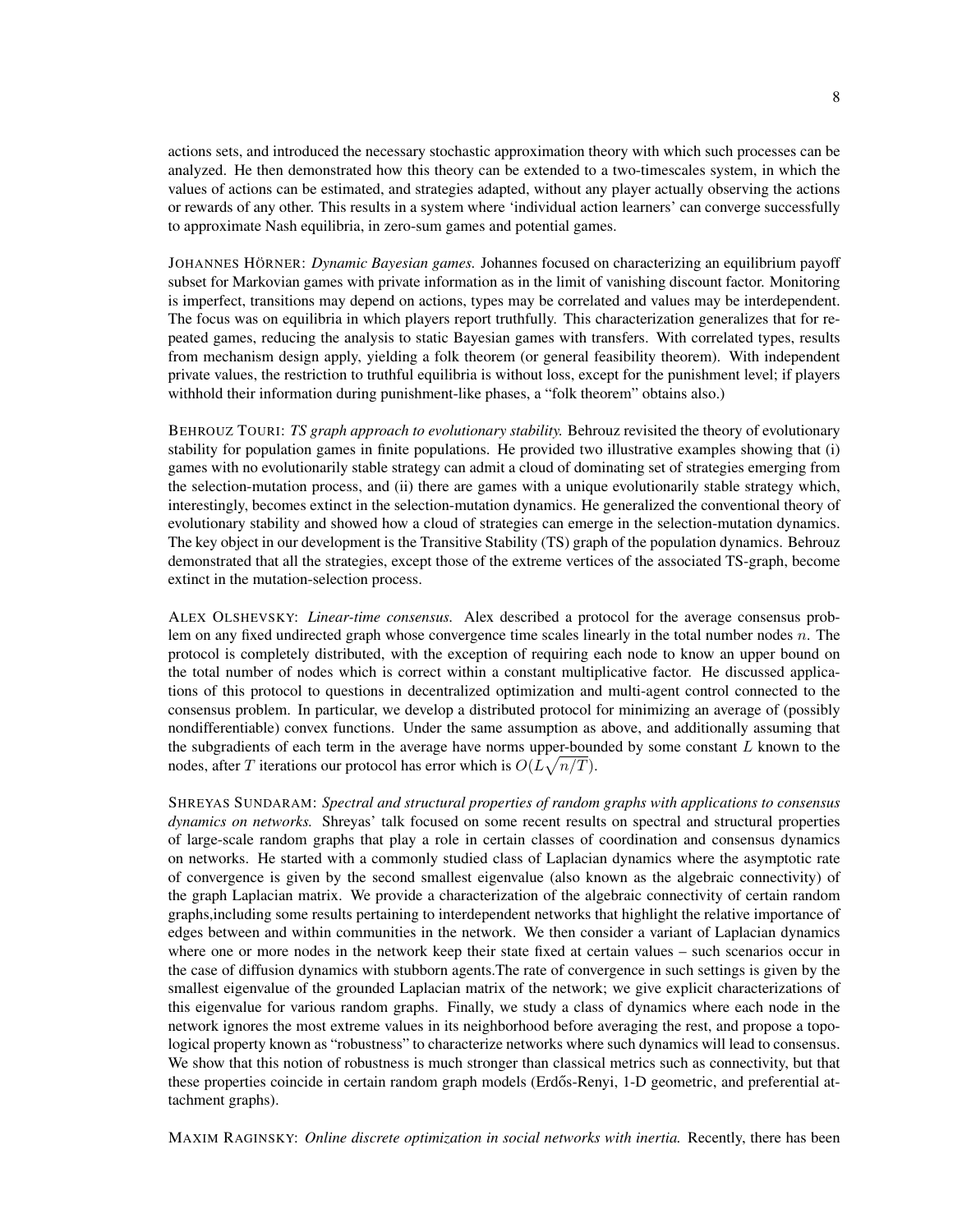a great deal of interest in modeling and analysis of collective information processing by networks of locally interacting entities with limited information. On the theoretical front, this circle of problems has deep connections to ideas from game theory, statistical physics, and discrete probability. Maxim described a model of online (i.e., real-time) discrete optimization by a social network consisting of agents that must choose actions to balance immediate time-varying costs against a desire to act according to some default myopic strategy. The costs are generated by a dynamic environment, and the agents lack ability or incentive to construct an a priori model of the environment's evolution. The global cost of the network decomposes into a sum of individual and pairwise interaction terms, and at each time step each agent is informed only about its own cost and the pairwise costs in its immediate neighborhood. The overall objective is to minimize the worstcase regret, i.e., the difference between the cumulative real-time performance of the network and the best performance that could have been achieved in hindsight with full centralized knowledge. Maxim presented an explicit strategy for the network based on the Glauber dynamics and showed that it achieves favorable scaling of the regret in terms of problem parameters under a Dobrushin-type mixing condition. The proof relied on ideas from statistical physics, as well as on recent developments in the theory of Markov chains in metric spaces, specifically Yann Ollivier's notion of positive Ricci curvature of a Markov operator.

ANDRAS GYORGY ¨ : *Online learning in Markov Decision Processes with changing reward sequences.* Andras talked about consider online learning in finite stochastic Markovian environments, where at each time step a new reward function is chosen by an oblivious adversary. The goal of the learning agent is to compete with the best stationary policy in hindsight in terms of the total reward received. Two variants of the problem were considered: the online stochastic shortest path problem and learning in unichain Markov decision processes. Several low-complexity algorithms were proposed, for both the full-information and the bandit-feedback settings, which achieve almost optimal performance under different assumptions on the Markov transition kernel. In the case of full-information feedback, the results presented by Andras complement existing results, while in the bandit feedback he gave the first low-complexity algorithms achieving optimal performance. Some of the algorithms were based on distributed learning, where separate learning agents were used for each state of the MDP, while others were completely centralized. Andras compared these approaches and discussed how different levels of synchronization and information sharing affects performance.

CSABA SZEPESVARI: *Online learning under delayed feedback.* In distributed, networked systems, feedback arrives in a delayed fashion. The question then arises how this will affect the learning speed of various algorithms. Csaba talked about some recent results concerning this effect in the framework of online learning with partial monitoring, which includes both full-information feedback, as well as bandit information feedback, as special cases. He then described novel results concerning the impact of delay on the regret, both for adversarial and stochastic settings. These results showed that, while for the adversarial setting the cost of the delay increases the regret in a multiplicative way, in the stochastic setting the increase is only additive. He described meta-algorithms that transform, in a black-box fashion, algorithms developed for the non-delayed case into ones that can handle the presence of delays in the feedback loop. Modifications of the well-known UCB algorithm were also developed for the stochastic multi-armed bandit problem with delayed feedback, with the advantage over the meta-algorithms that they can be implemented with lower complexity. Remaining open problems are discussed at the end.

VIANNEY PERCHET: *Blackwell approachability in (stochastic) games.* Vianney gave a unified presentation of standard frameworks for Blackwell approachability, both in full and partial monitoring, by defining a new abstract game, called the purely informative game, where the outcome at each stage is the maximal information players can obtain, represented as some probability measure. Objectives of players can be rewritten as the convergence (to some given set) of sequences of averages of these probability measures. He presented new results extending the approachability theory developed by Blackwell. This new abstract framework enables us to characterize approachable sets with a remarkably simple and clear reformulation for convex sets. Translated into the original games, those results become the first necessary and sufficient condition under which an arbitrary set is approachable and they cover and extend previous known results for convex sets. He also described a specific class of games where, thanks to some unusual definition of averages and convexity, one can obtain a complete characterization of approachable sets along with rates of convergence.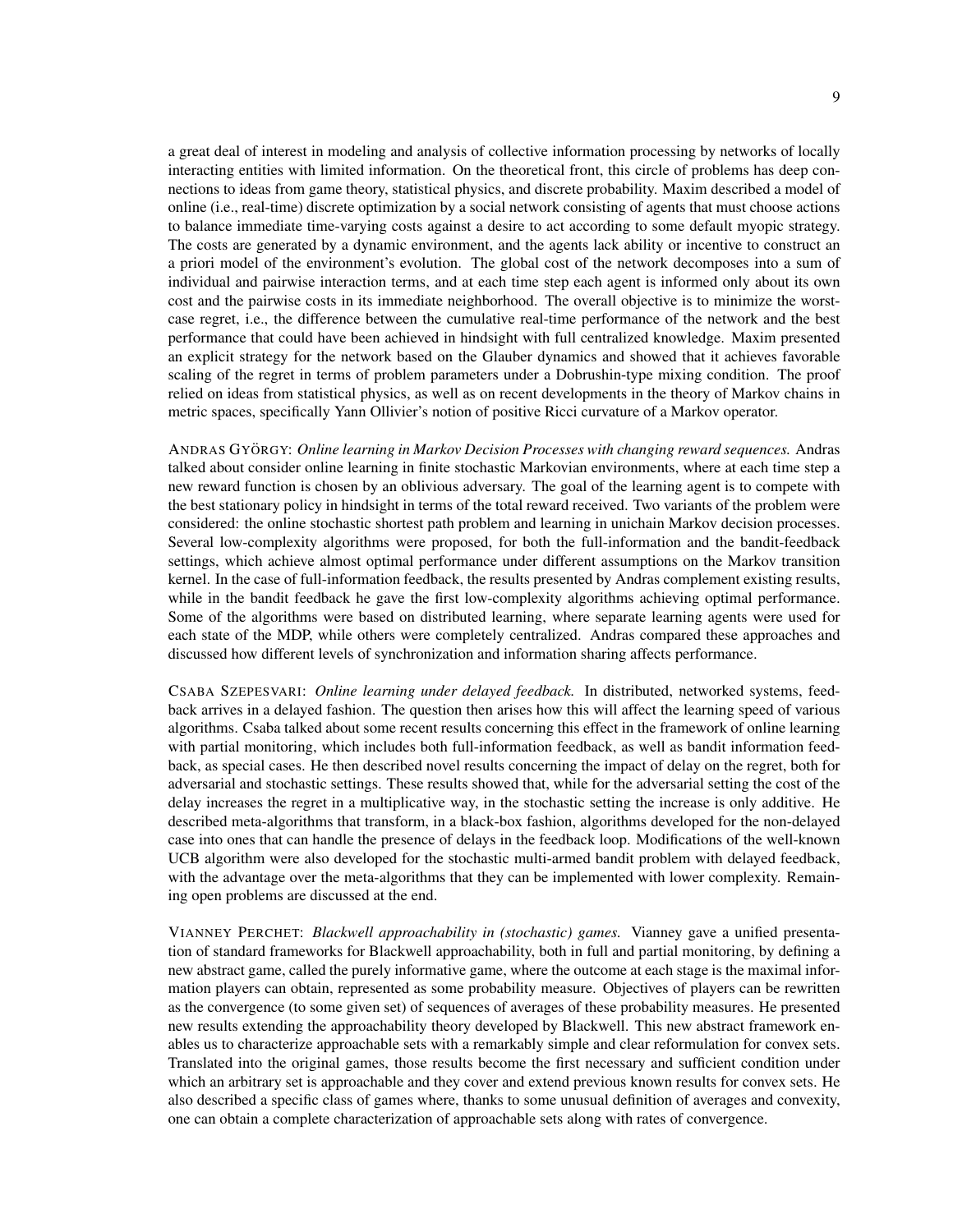### 2.4 Day 4. Information and communication constraints in decentralized systems.

Overview talk – SERDAR YÜKSEL: *Quantization for stabilization, optimization and approximation in networked control.* In this three-part talk, Serdar discussed three ways in which quantization appears in stochastic control and networked control. The first area is on stabilization under information constraints, for which quantization is essential. For non-linear stochastic systems, he presented lower and upper bounds on information transmission rates required for stabilization in the sense of asymptotic stationarity, which in the case of linear systems turn out to be equal, and established the connection with a well-known limitation theorem due to Bode interpreted for non-linear systems. The second area is on optimization under quantization constraints, where he presented structural and existence results for optimal quantization policies. Explicit solutions were obtained for the application of these results to Linear Quadratic Gaussian systems. Finally, in the third part, he presented the problem of approximation in stochastic and networked control, where the action sets available to a controller are restricted to be finite. Asymptotic optimality of controllers which only can select from finitely many actions, as the size of the sets increase to infinity, was established, and under further conditions on the controlled Markov chains, explicit rates of convergence bounds were established. These bounds are tight in the sense of *order-optimality* for a class of systems and cost functions.

ANANT SAHAI: *Information theory and decentralized control.* Networked control systems require an interdisciplinary study of information, control and probability. In his talk, Anant discussed the interaction of information and control theories for networked control systems. Viewing the control plant as the source to a noisy channel, he presented a novel look at arriving at the requirements on channel reliabilities for stochastic stabilization. He then studied erasure channels extensively and discussed the limitations in imperfections in the sensor-controller channel and the controller-plant channel, and showed that the optimal networked control problems are not robust to uncertainties in the information channel.

CÉDRIC LANGBORT: On myopic strategies in dynamic adversarial team decision problems. Cedric discussed game theoretic aspects in networked control and dynamic team problems, where there are decision makers with mis-aligned objective functions. In the context of a large class of cost functions, including the celebrated Witsenhausen's counterexample problem, the quadratic source-channel coding problem as well as variations of such quadratic cost functions, he discussed the optimality and sub-optimality of linear policies, and quantization based strategies for such problems. When uncertainty in the system model is included, he made the point that for a class of team/game problems, when the uncertainty as seen by a decision maker is quantitatively large, myopic strategies (non-strategic policies which are oblivious to other decision makers) may perform very well and be indeed optimal for a class of quadratic problems.

OHAD SHAMIR: *Information constraints in distributed and online learning.* Many machine learning approaches are characterized by information constraints on how they interact with training data. One prominent example is communication constraints in distributed learning, while other examples include memory and sequential access constraints in stochastic optimization and online learning, and partial access to the underlying data (such as in multi-armed bandits). However, in a statistical learning setting, we have little understanding how these information constraints fundamentally affect the learning performance, without making assumptions on their semantics. Ohad discussed these issues, and described how a single set of results sheds some light on them, simultaneously for different types of information constraints and for different learning settings.

VIVEK BORKAR: *Gossip and related algorithms.* Vivek concluded the workshop by describing some of his recent work on gossip and related distributed algorithms, highlighting some possible future directions.

## 3 Scientific Progress Made and Outcome of the Meeting

The main outcome of the workshop workshop was to provide an opportunity for researchers from different communities (stochastic control, economics, information theory, and machine learning) working on optimal decentralized decision-making to exchange ideas and learn new mathematical tools and techniques (used by other communities). This was an intense week, and each day was packed with many talks looking at a wide variety of decentralized decision-making problems using a broad array of tools from probability theory,